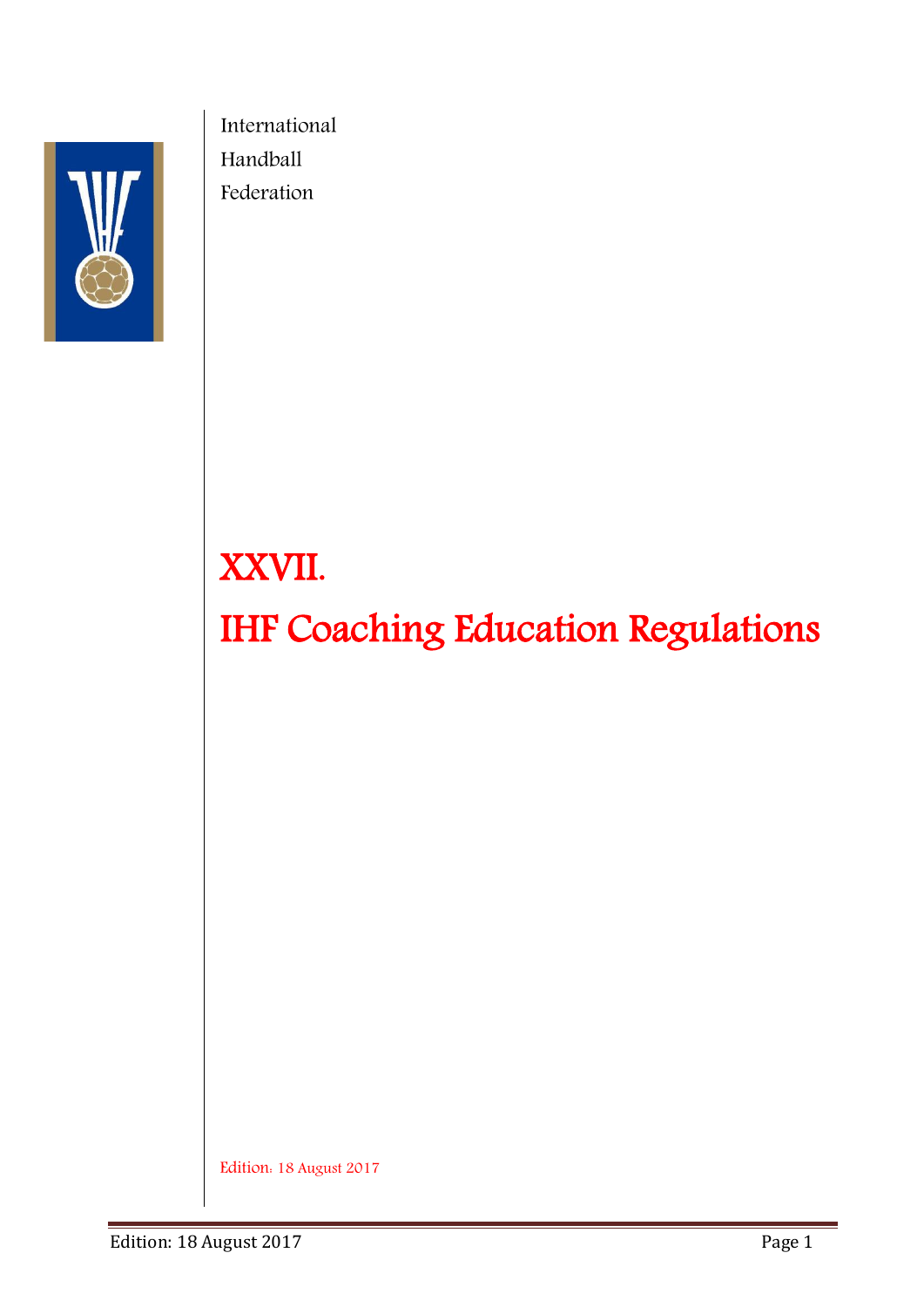# Table of contents

- 1. [Basic principles](#page-2-0)
- 2. [Objectives of the IHF Coaching Education Structure](#page-2-1)
- 3. [IHF Education Centre](#page-3-0)
- 4. [The IHF Coaching Education Structure](#page-3-1)
- 5. [Scope and duration of coaching courses](#page-4-0)
- 6. [Access to the IHF Coaching Education Licences](#page-5-0)
- [7. IHF Coaching Education](#page-6-0) provisions
- [8. Qualifications of IHF lecturers](#page-7-0)
- 9. [General provisions governing the IHF Coaching Education levels' tests](#page-7-1)
- [10. Licensing provisions](#page-8-0)
	- 1. [Validity](#page-8-1)
	- 2. [Licence extension](#page-9-0)
	- 3. [Inactive licences](#page-9-1)
	- 4. [Withdrawal of licences](#page-9-2)
- 11. Approval of [national and continental education structures](#page-10-0)
	- 1. [IHF approval](#page-10-1)
	- 2. [Transitional arrangements](#page-10-2)

#### [Annexes](#page-11-0)

- [1. Communication structure for global coaching education](#page-11-1)
- [2. IHF Coaching Education Structure](#page-12-0)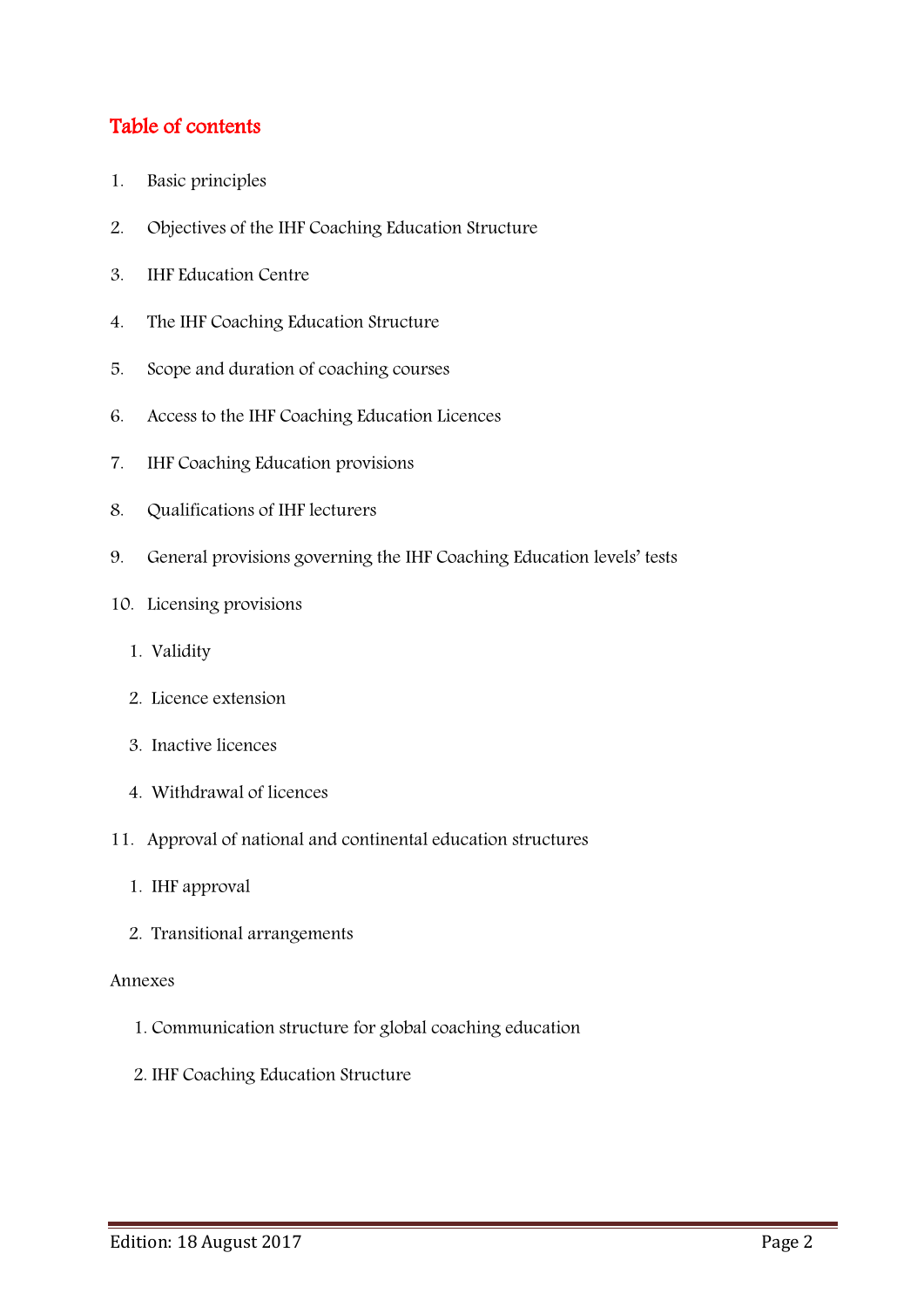

# <span id="page-2-0"></span>I. Basic principles

Education is a key element in developing human resources in any organisation. For this reason, the IHF has reviewed its Coaching Education Structure in order to successfully manage ongoing developments in information technology as well as new handball trends resulting from the application of the new Rules of the Game.

The IHF has developed its online education platform [www.ihfeducation.ihf.info](http://www.ihfeducation.ihf.info/) with the goal of regularly providing updates to the various target groups (referees, coaches, players, school teachers, delegates, etc.). These updates will support the completion of the education cycle. The new IHF Coaching Education Structure was approved by the IHF Council in July 2016 and details the four main levels as well as the required hours and years needed to complete each level.

# ARTICLE 2

W

#### <span id="page-2-1"></span>II. Objectives of the IHF Coaching Education Structure

The new IHF Coaching Education Structure shall:

- Support the different educational structures, especially in non-European countries,
- Assist the development of educational structures, especially in non-European countries,
- Provide impulses for the structured development of youth and junior training (talent training),
- Increase the quality of coaches in all areas in order to improve the quality of our sport in the future,
- Develop the sport both at grassroots level (for example, children and school handball) and at the top level,
- Provide new impetuses for the promotion of sports science research in handball.

#### Additionally, there are several specific objectives:

- Promoting handball in schools and universities with qualified coaches and teachers,
- Training of multipliers involved in coaching education, especially in non-European countries,
- Supporting talented lecturers.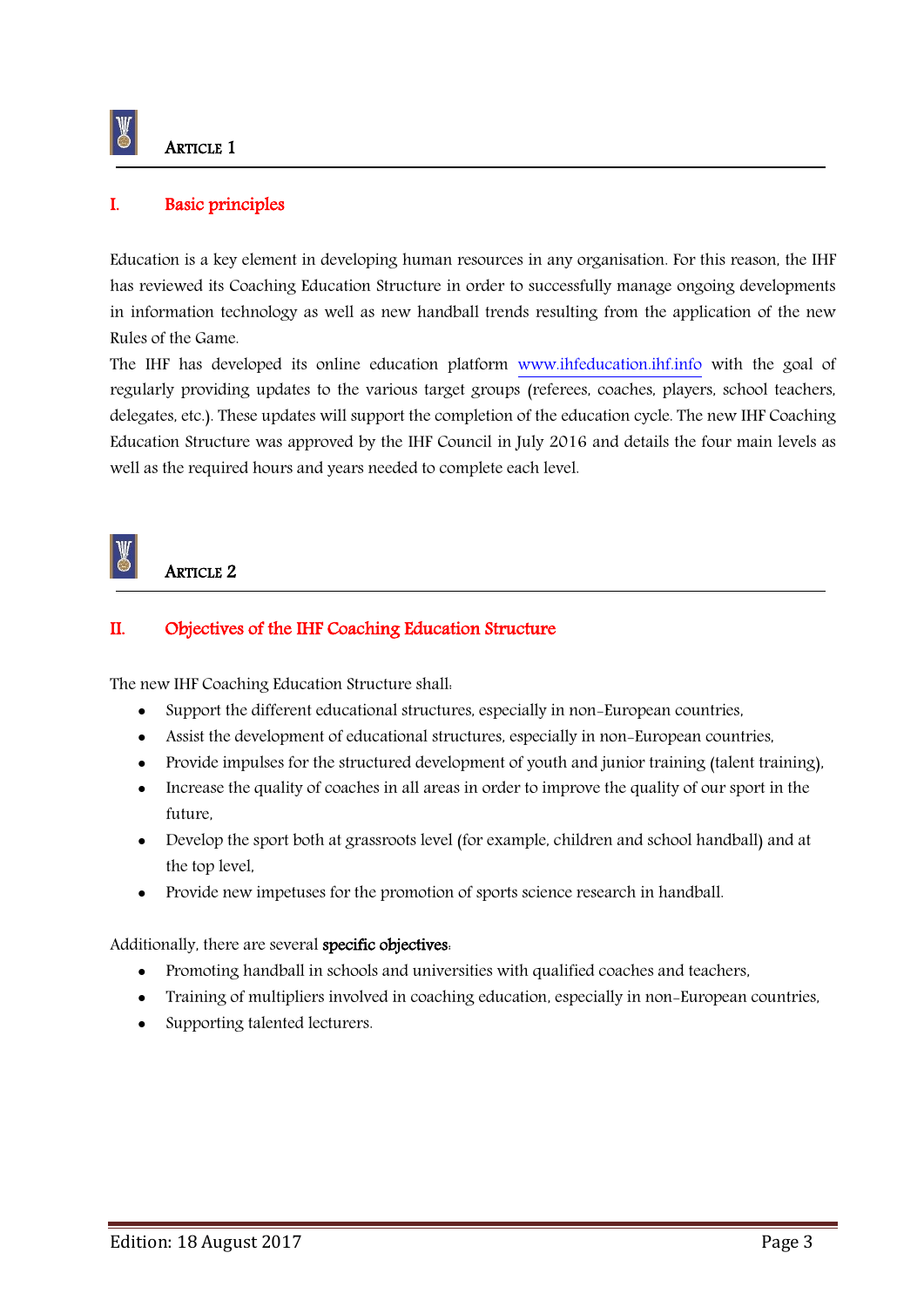

#### <span id="page-3-0"></span>III. IHF Education Centre

The new IHF Coaching Education Structure is part of a comprehensive IHF education campaign. The new IHF Education Centre plays a key role in this campaign. The IHF Education Centre is a modern and innovative digital service platform for the global education of important target groups. It is designed to provide consistent education for different levels (basic, advanced, top level), international knowledge transfer, best practices from all countries, and modern learning tools such as online seminars.

<span id="page-3-1"></span>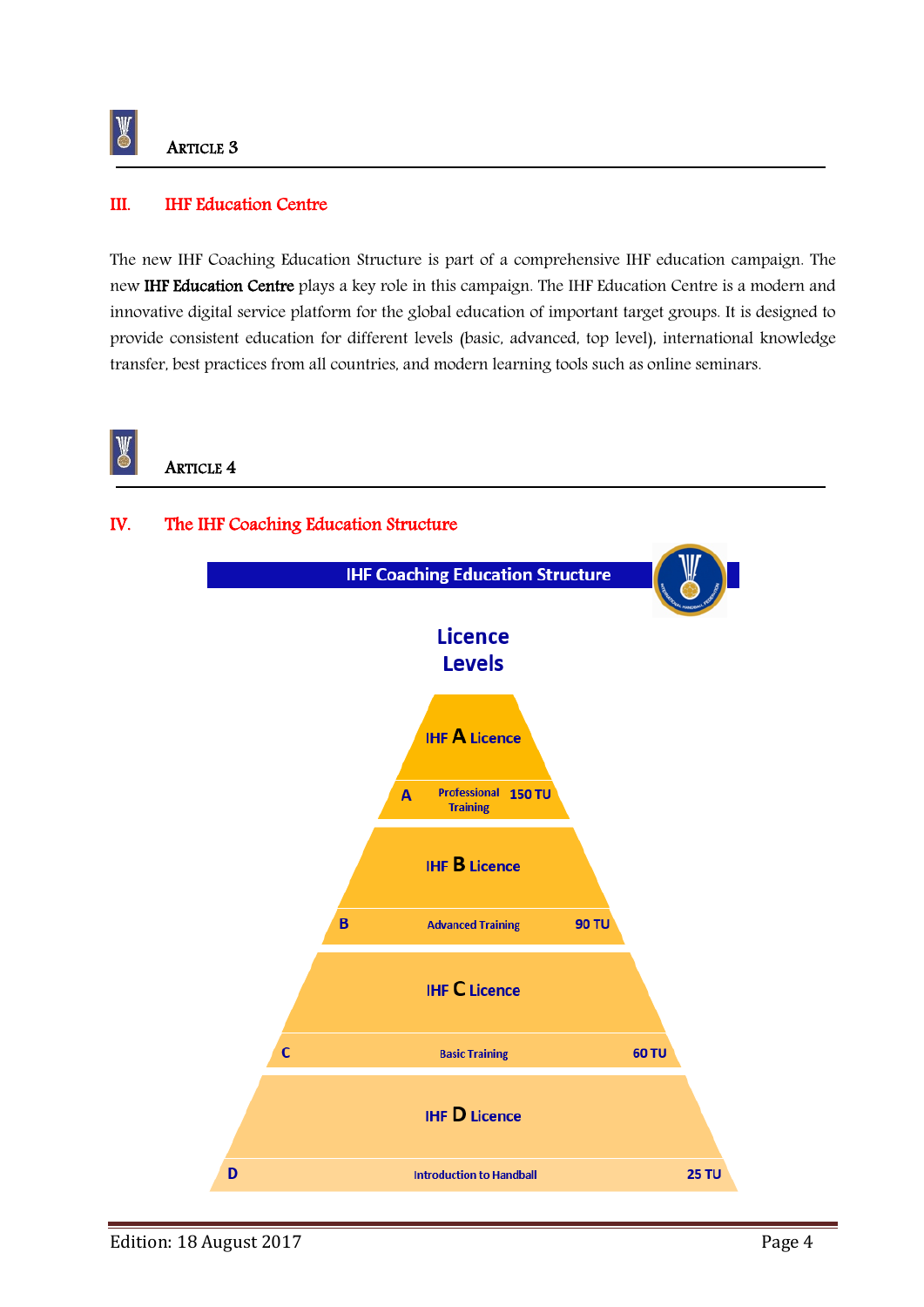#### IHF D Licence

- Main teaching content. introduction to handball for beginners
- Coaches for children's handball teams (training of beginners; coaches for mini handball)
- Teachers at primary or middle schools (Handball $@$ School)
- Students at sports universities (special course for handball)

#### IHF C Licence

- Main teaching content. basic training
- Youth coaches (players under 19)

#### IHF B Licence

- Main teaching content. **advanced training**
- Junior coaches (players under 21) and senior coaches

#### IHF A Licence

- Main teaching content. professional training (trends in modern handball, training methods for top-level training, latest scientific research in handball)
- Top-level coaches (international level)
- Coaches from youth and junior national teams



# ARTICLE 5

#### <span id="page-4-0"></span>V. Scope and duration of coaching courses

The following teaching units (1 teaching unit = 45 minutes) are considered the **minimum** requirement. The number of teaching units can be increased according to each level of education.

#### IHF D Licence

• 25 teaching units, minimum of 3 course days

#### IHF C Licence

• 60 teaching units

#### IHF B Licence

• 90 teaching units

#### IHF A Licence

• 150 teaching units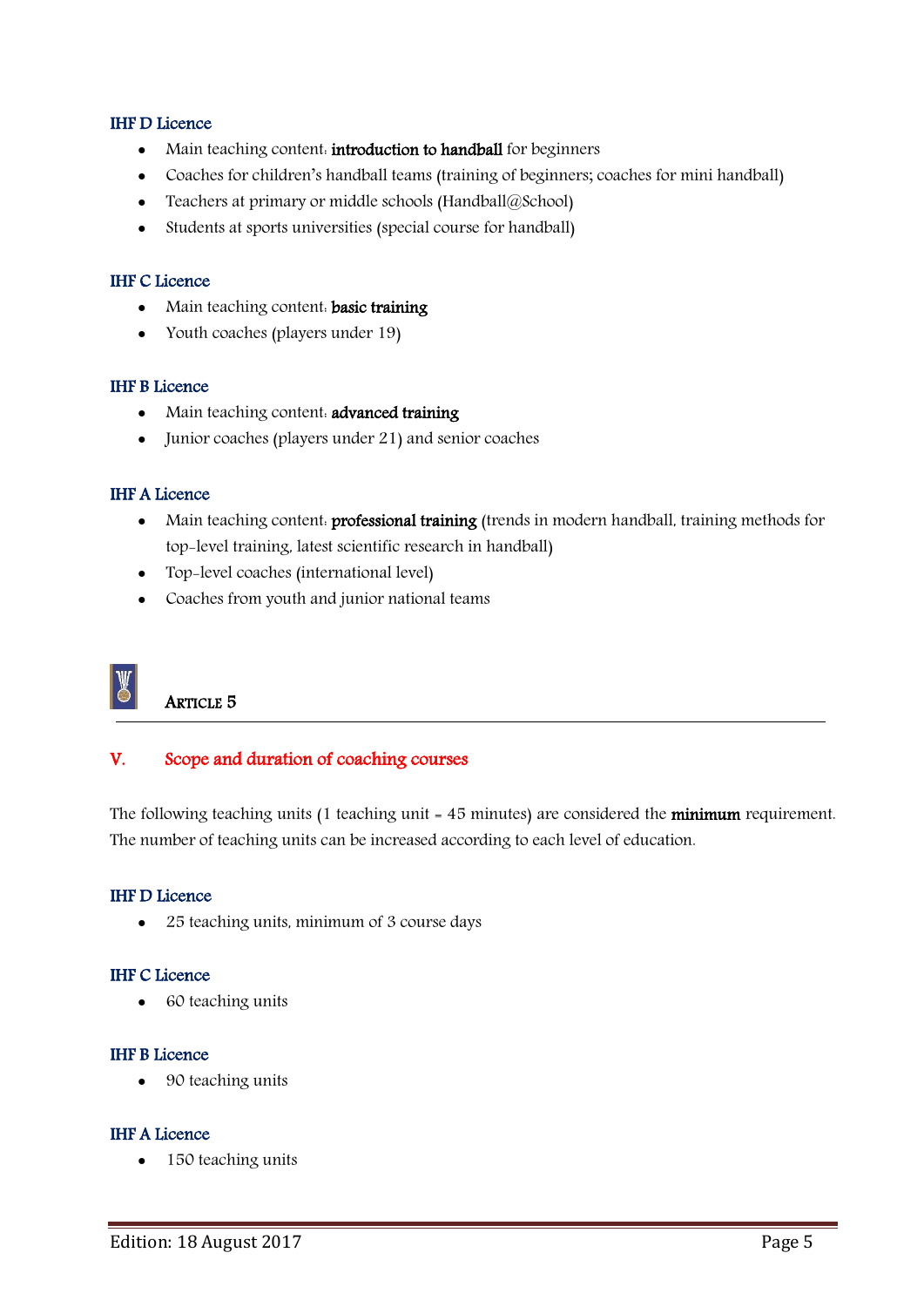# <span id="page-5-0"></span>VI. Access to the IHF Coaching Education Licences

#### IHF D Licence

Requirements for admission to coaching courses at the first licensing level are:

- At least 18 years,
- Approved by national federation.

#### IHF C Licence

Requirements for admission to coaching courses at the second licensing level are:

- At least 21 years,
- Approved by national federation,
- Possession of a valid IHF D Licence,
- Evidence of having worked as a handball coach (teacher) after receiving an IHF D Licence for at least 3 years (national level).

#### IHF B Licence

Requirements for admission to coaching courses at the third licensing level are:

- At least 24 years,
- Approved by national federation,
- Possession of a valid IHF C Licence.
- Evidence of having worked as a head handball coach after receiving an IHF C Licence (total experience as a coach: minimum 6 years) for at least 3 years (national and continental level).

Note: Former international top players (minimum of 100 international matches for senior national team plus at least one world championship or Olympic Games participation) may start the education programme at the B Licence level. In these cases, separate course programmes are required which shall be adapted to the requirements of international top players.

#### IHF A Licence

Requirements for admission to coaching courses at the fourth licensing level are:

- At least 27 years,
- Approved by national federation,
- Possession of a valid IHF B Licence.
- Evidence of having worked as a head handball coach (national and continental top level; head coach of a youth, junior and/or senior national team) after receiving an IHF B Licence (total experience as a coach: minimum 9 years) for at least 3 years.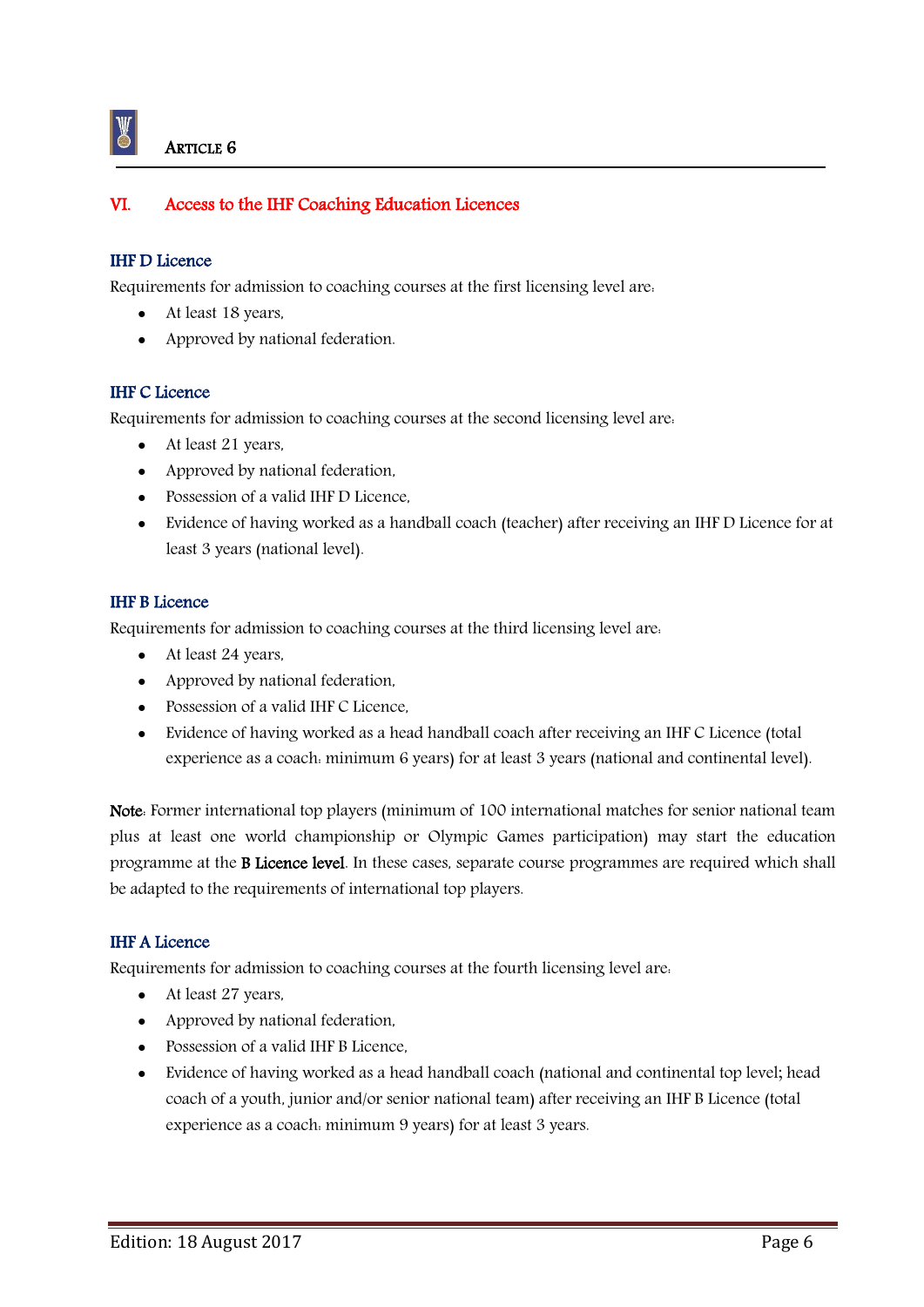### <span id="page-6-0"></span>VII. IHF Coaching Education provisions

#### Responsibility for coaching education

- The International Handball Federation is responsible for all IHF courses required for obtaining an IHF coaching licence.
- The IHF shall determine appropriate guidelines for education and appropriate educational content (curriculum) for each level.
- Some courses may be conducted by other institutions/organisations after approval by the IHF.

Note: The curriculum of the IHF is mandatory for the selection of the content in all cases.

#### The following IHF courses are associated with the respective IHF licence levels:

#### IHF D Licence

- IHF Handball@School course
- IHF special course for emerging national federations/4-year-plan nations
- IHF course for beginners
- Olympic Solidarity level 1 course

#### IHF C Licence

- IHF course for developing national federations
- IHF course for basic training
- Olympic Solidarity level 2 course

#### IHF B Licence

- IHF course for advanced training
- Continental courses under the umbrella of the IHF
- Olympic Solidarity level 3 course

#### IHF A Licence

• IHF Global Coaching Clinic (GCC)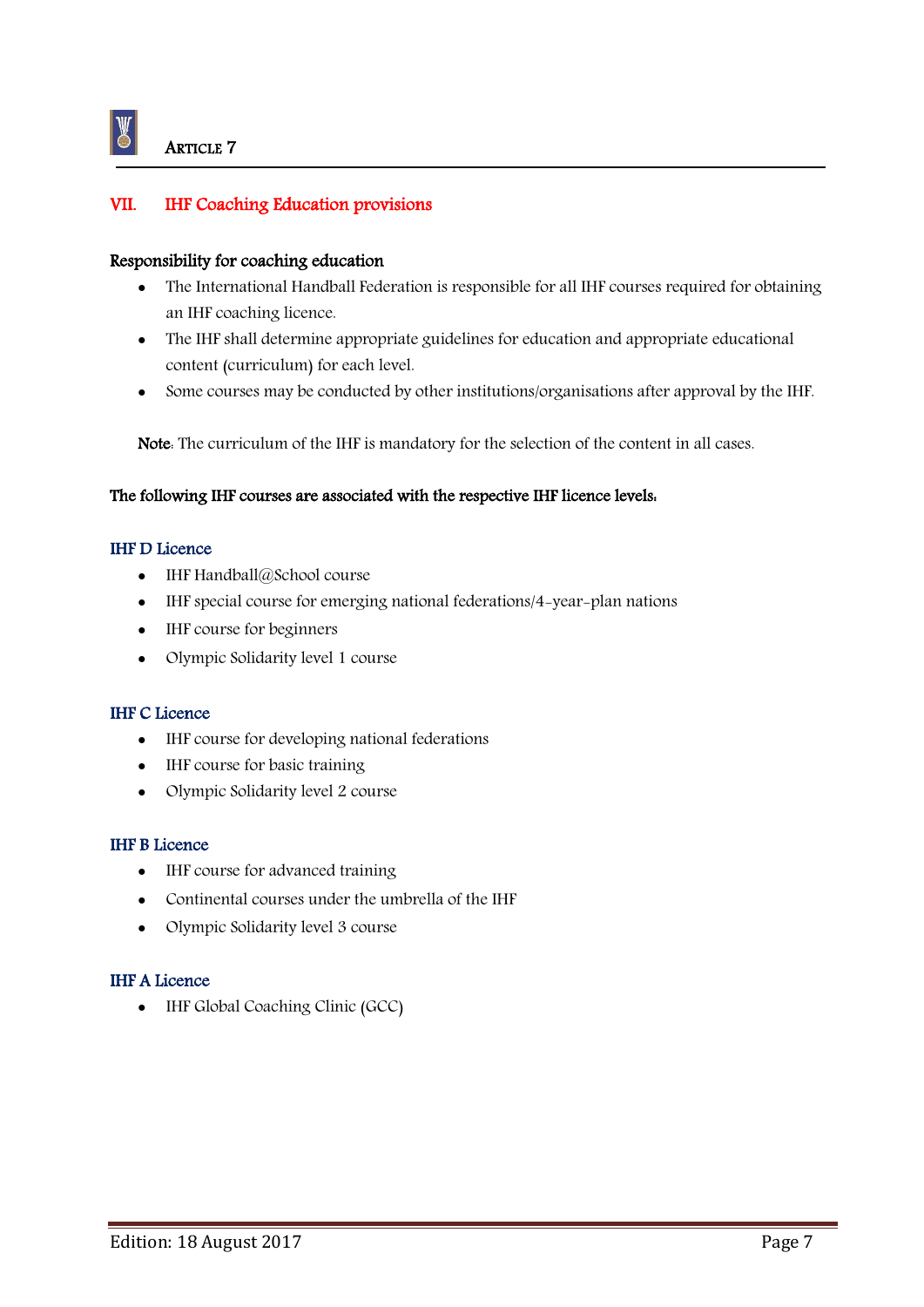# <span id="page-7-0"></span>VIII. Qualifications of IHF lecturers

The technical and methodological qualifications of IHF lecturers are of primary importance for the success of the IHF coaching courses. To ensure a high quality of education, the following guidelines should be followed:

#### IHF D Licence

IHF lecturers (B Licence or higher) with a special extension course

#### IHF C Licence

IHF lecturers (B Licence or higher) with a special extension course

#### IHF B Licence

IHF lecturers (A Licence or higher) with a special extension course

#### IHF A Licence

• IHF GCC group is responsible

#### Special extension courses:

Special extension courses are held which will focus on teaching competence. These courses are organised either by the IHF or a continental handball confederation on condition that the continental handball confederation courses are accredited by the IHF.



# **ARTICLE 9**

# <span id="page-7-1"></span>IX. General provisions governing the IHF Coaching Education levels' tests

#### Learning results examinations

In order to receive a licence, learning results examinations must be successfully completed. Objectives of learning results examinations include:

- Achievement of learning objectives,
- Identification of gaps in knowledge,
- Feedback for learners,
- Demonstration of capability to assume desired profile,
- Feedback for lecturers/coaches.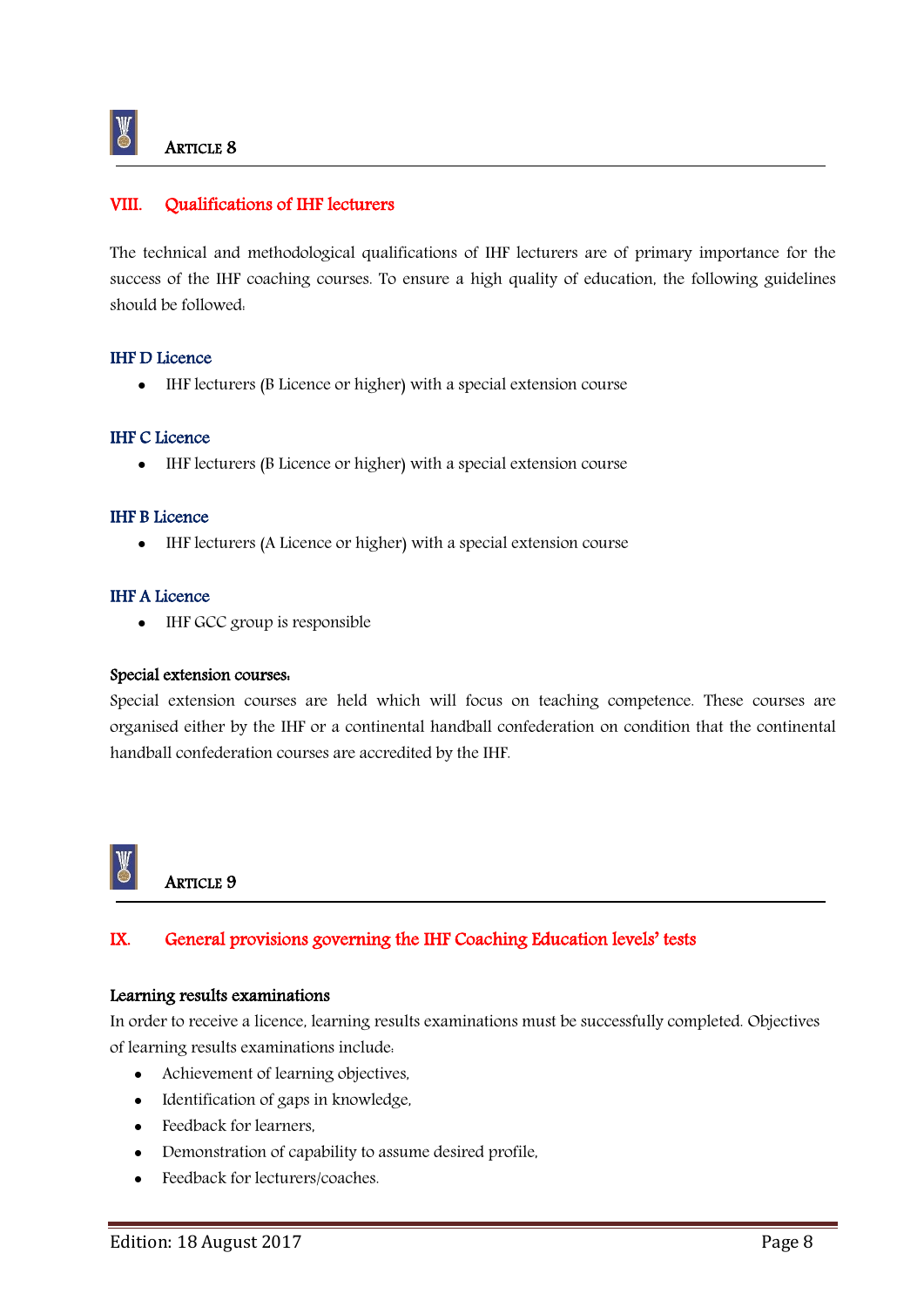#### Types of successful learning results shall include:

- Active participation during the entire course,
- Evidence of practical demonstration ability,
- Group work (for example, evaluation of observation tasks),
- Planning, implementation and reflection of a practical lesson.

#### Forms of the levels' tests

Minimum requirements for licence acquisition at all education levels:

- One practical training session (or part of a training session) must be completed, in which the teaching qualification can be observed,
- Passing a written test,
- For IHF A Licences, an additional written assignment is required.

#### Admission to examinations

Admission to examinations can only be granted to participants who have completed all educational hours (maximum absences: 20%; must be compensated for with additional individual tasks). Missed educational hours may be rescheduled within the course period.

#### Failed examinations

- In case an examination is failed, it may be repeated once.
- If the repeat test is failed, participants must repeat the entire course of the relevant licence level.
- Failed participants may repeat the same course after one (1) year at the earliest.

# ARTICLE 10

# <span id="page-8-0"></span>X. Licensing provisions

#### <span id="page-8-1"></span>1. Validity

The validity period begins on the date the licence is issued and ends on 31 December of the last year of validity.

The IHF Licences are valid for the following periods:

- After obtaining the IHF D Licence level: four (4) years
- After obtaining the IHF C Licence level. four (4) years
- After obtaining the IHF B Licence level. four (4) years
- After obtaining the IHF A Licence level. four (4) years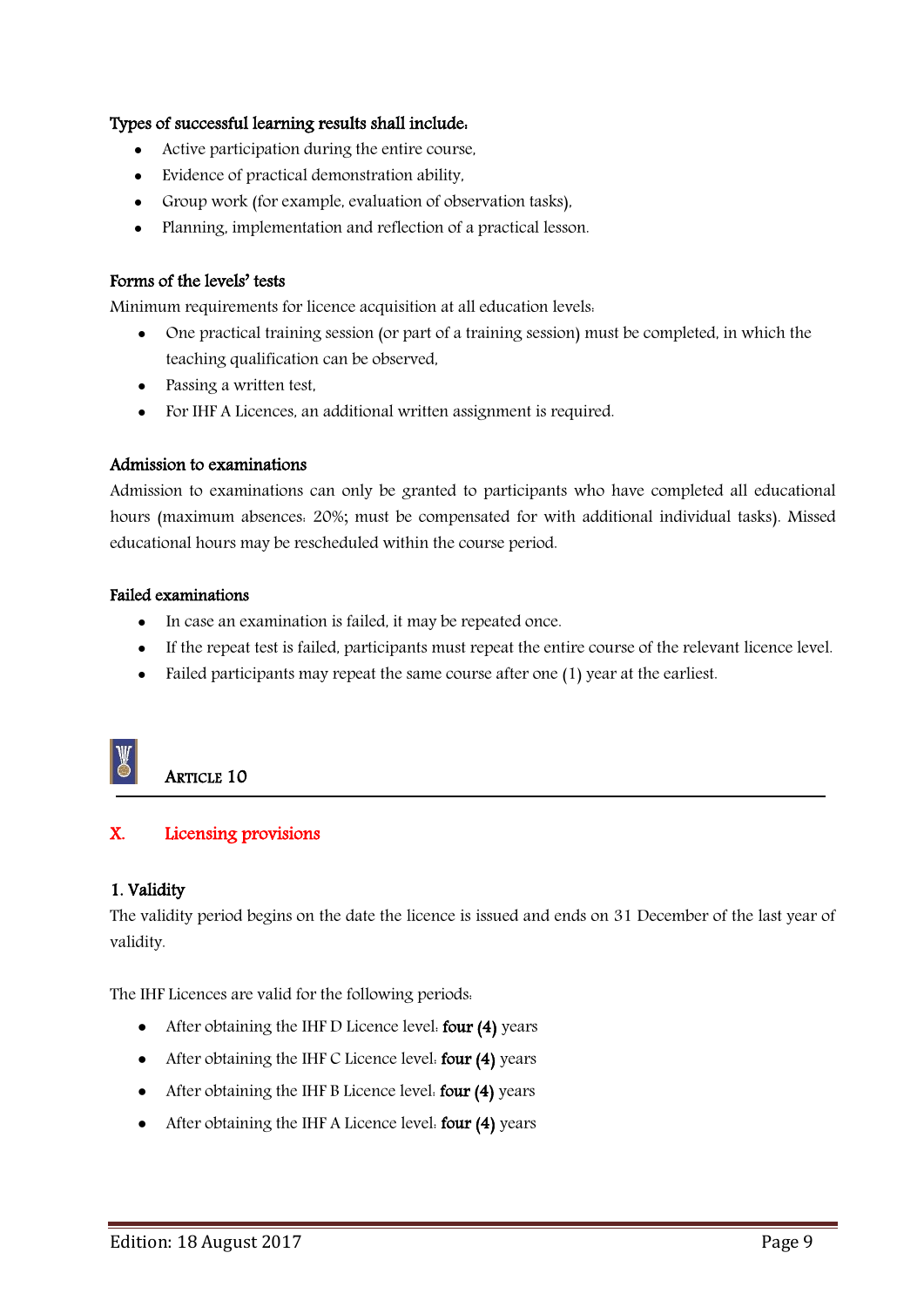#### <span id="page-9-0"></span>2. Licence extension

Licences are extended for a period of four (4) years.

In general, licence extension requires participation in an IHF extension course which is subject to:

- Proof of activity as a handball coach
- Proof of activity as a handball teacher in schools (for D license level)

#### The following courses shall also be considered as extension courses:

#### IHF D Licence

- Continental courses organised by continental confederation with accreditation from the IHF
- National courses organised by national federation with accreditation from the IHF or approved by continental confederation with accreditation from the IHF
- Minimum of 8 teaching units

#### IHF C Licence

- Continental courses organised by continental confederation with accreditation from the IHF
- National courses organised by national federation with accreditation from the IHF or approved by continental confederation with accreditation from the IHF
- Minimum of 16 teaching units

#### IHF B Licence

- Continental courses organised by continental confederation with accreditation from the IHF
- National courses organised by national federation with accreditation from the IHF or approved by continental confederation with accreditation from the IHF
- Minimum of 24 teaching units

#### IHF A Licence

- IHF symposium or other courses approved by the IHF
- Minimum of 32 teaching units

#### <span id="page-9-1"></span>3. Inactive licences

A licence which has not been extended according to the specifications will expire.

#### <span id="page-9-2"></span>4. Withdrawal of licences

The IHF reserves the right to withdraw an IHF Licence if the licence holder violates the IHF Statutes and/or any ethical principles.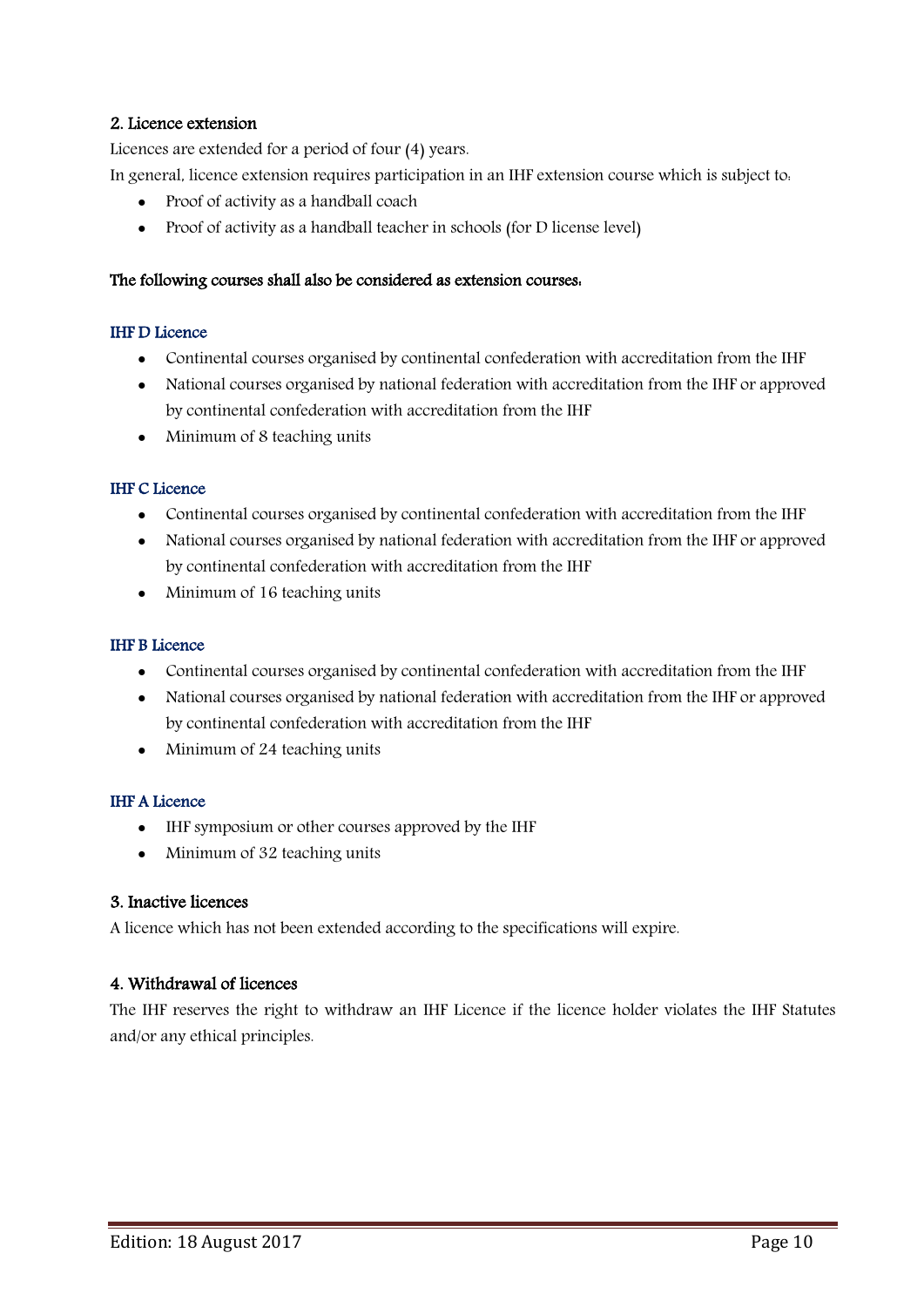# <span id="page-10-0"></span>XI. Approval of national and continental education structures

#### <span id="page-10-1"></span>1. IHF approval

K

IHF Licences may only be issued to a national or continental federation if the federation's entire coaching education structure (i.e. licensing structure, curriculum of courses, and lecturers) has been approved by the IHF.

#### <span id="page-10-2"></span>2. Transitional arrangements

The IHF shall create conditions to establish the new IHF Coaching Education Structure over a period of two (2) years from the date of the IHF Council decision. The IHF shall:

- Organise extension courses for IHF lecturers,
- Recruit and educate new lecturers/instructors on continents outside Europe,
- Review the educational content (curriculum) for the licence levels D to B,
- Develop the new IHF Education Centre as a content database for coaching education worldwide (for example, e-learning programmes),
- Develop the IHF Academy structure and databases (IHF, continental, national) at the IHF Head Office,
- Develop a coaching database (A level) at the IHF Head Office (B level shall be registered in databases of the continental confederations, C and D levels shall be registered in databases of the national federations),
- Develop a system of extension courses for different levels,
- Provide the option to extend the licence validity through e-learning programmes,
- Determine specific conditions on the education of former international top players.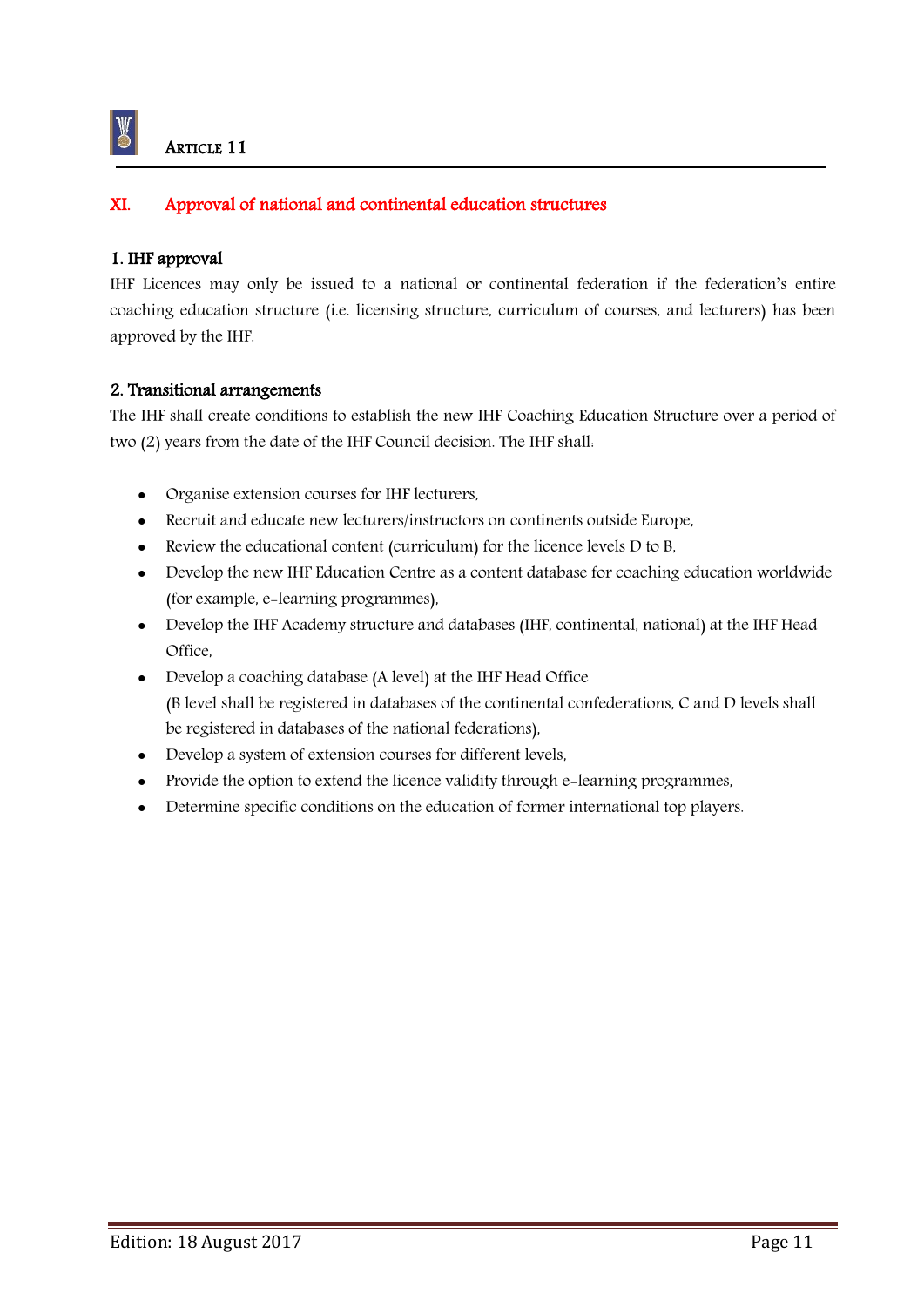

<span id="page-11-1"></span><span id="page-11-0"></span>